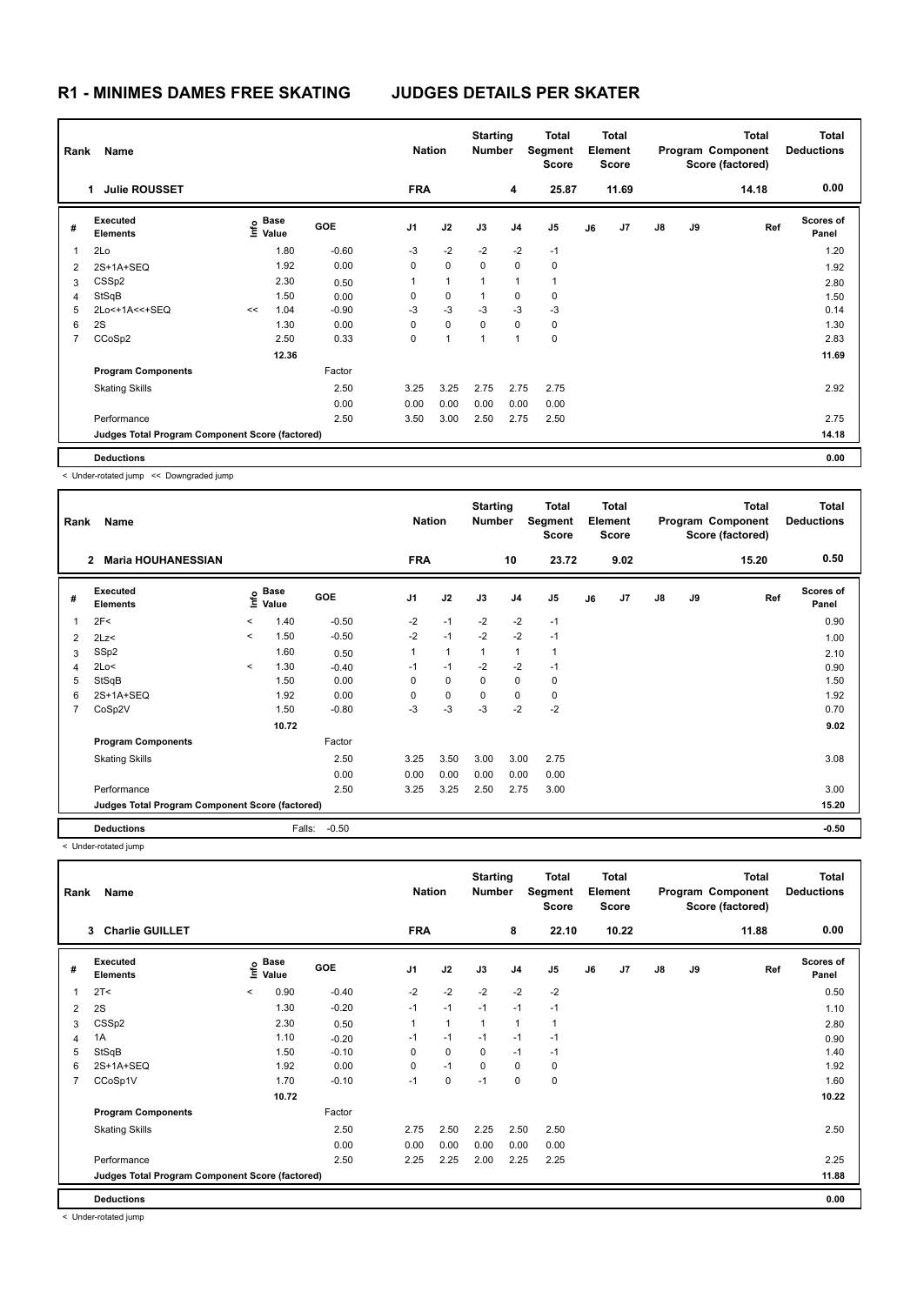| Rank | Name                                            |         | <b>Nation</b>             |            | <b>Starting</b><br><b>Number</b> |             | <b>Total</b><br><b>Segment</b><br><b>Score</b> |                | <b>Total</b><br>Element<br><b>Score</b> |    |      | <b>Total</b><br>Program Component<br>Score (factored) | <b>Total</b><br><b>Deductions</b> |       |                           |
|------|-------------------------------------------------|---------|---------------------------|------------|----------------------------------|-------------|------------------------------------------------|----------------|-----------------------------------------|----|------|-------------------------------------------------------|-----------------------------------|-------|---------------------------|
|      | 4 Oriane FOULONNEAU                             |         |                           |            | <b>FRA</b>                       |             |                                                | $\overline{2}$ | 21.72                                   |    | 9.94 |                                                       |                                   | 12.28 | 0.50                      |
| #    | Executed<br><b>Elements</b>                     |         | Base<br>e Base<br>⊆ Value | <b>GOE</b> | J1                               | J2          | J3                                             | J <sub>4</sub> | J <sub>5</sub>                          | J6 | J7   | $\mathsf{J}8$                                         | J9                                | Ref   | <b>Scores of</b><br>Panel |
| 1    | $1A+1L0$                                        |         | 1.60                      | 0.00       | $-1$                             | $\mathbf 0$ | $\mathbf 0$                                    | 0              | 0                                       |    |      |                                                       |                                   |       | 1.60                      |
| 2    | CCoSp2                                          |         | 2.50                      | $-0.30$    | $-1$                             | $-1$        | $\mathbf{1}$                                   | $-1$           | $-1$                                    |    |      |                                                       |                                   |       | 2.20                      |
| 3    | 2S                                              |         | 1.30                      | $-0.20$    | $-1$                             | $-1$        | $-1$                                           | $-2$           | $-1$                                    |    |      |                                                       |                                   |       | 1.10                      |
| 4    | 1F+1A<+SEQ                                      | $\prec$ | 1.04                      | $-0.60$    | $-3$                             | $-3$        | $-3$                                           | $-3$           | -3                                      |    |      |                                                       |                                   |       | 0.44                      |
| 5    | StSqB                                           |         | 1.50                      | $-0.30$    | $-1$                             | $-1$        | $-1$                                           | $-1$           | $\mathbf 0$                             |    |      |                                                       |                                   |       | 1.20                      |
| 6    | 2S                                              |         | 1.30                      | $-0.20$    | $-1$                             | $-1$        | $-1$                                           | $-1$           | $-1$                                    |    |      |                                                       |                                   |       | 1.10                      |
| 7    | CSSp2                                           |         | 2.30                      | 0.00       | $\Omega$                         | 0           | 0                                              | $-1$           | 0                                       |    |      |                                                       |                                   |       | 2.30                      |
|      |                                                 |         | 11.54                     |            |                                  |             |                                                |                |                                         |    |      |                                                       |                                   |       | 9.94                      |
|      | <b>Program Components</b>                       |         |                           | Factor     |                                  |             |                                                |                |                                         |    |      |                                                       |                                   |       |                           |
|      | <b>Skating Skills</b>                           |         |                           | 2.50       | 2.25                             | 2.75        | 2.50                                           | 2.25           | 2.00                                    |    |      |                                                       |                                   |       | 2.33                      |
|      |                                                 |         |                           | 0.00       | 0.00                             | 0.00        | 0.00                                           | 0.00           | 0.00                                    |    |      |                                                       |                                   |       |                           |
|      | Performance                                     |         |                           | 2.50       | 2.25                             | 2.75        | 2.50                                           | 2.50           | 2.75                                    |    |      |                                                       |                                   |       | 2.58                      |
|      | Judges Total Program Component Score (factored) |         |                           |            |                                  |             |                                                |                |                                         |    |      |                                                       |                                   |       | 12.28                     |
|      | <b>Deductions</b>                               |         | Falls:                    | $-0.50$    |                                  |             |                                                |                |                                         |    |      |                                                       |                                   |       | $-0.50$                   |

< Under-rotated jump

| Rank                     | Name                                            | <b>Nation</b>                        |         | <b>Starting</b><br><b>Number</b> |      | <b>Total</b><br>Segment<br><b>Score</b> |                | <b>Total</b><br>Element<br><b>Score</b> |    |      | <b>Total</b><br>Program Component<br>Score (factored) | <b>Total</b><br><b>Deductions</b> |       |                           |
|--------------------------|-------------------------------------------------|--------------------------------------|---------|----------------------------------|------|-----------------------------------------|----------------|-----------------------------------------|----|------|-------------------------------------------------------|-----------------------------------|-------|---------------------------|
|                          | 5 Lalou BAUDIN                                  |                                      |         | <b>FRA</b>                       |      |                                         | 3              | 21.06                                   |    | 9.68 |                                                       |                                   | 11.88 | 0.50                      |
| #                        | Executed<br><b>Elements</b>                     | Base<br>e <sup>Base</sup><br>E Value | GOE     | J <sub>1</sub>                   | J2   | J3                                      | J <sub>4</sub> | J <sub>5</sub>                          | J6 | J7   | $\mathsf{J}8$                                         | J9                                | Ref   | <b>Scores of</b><br>Panel |
| $\overline{\phantom{a}}$ | 1A+1Lo                                          | 1.60                                 | 0.00    | 0                                | 0    | $-1$                                    | 0              | 0                                       |    |      |                                                       |                                   |       | 1.60                      |
| 2                        | 2S                                              | 1.30                                 | $-0.60$ | $-3$                             | $-3$ | $-3$                                    | -3             | $-3$                                    |    |      |                                                       |                                   |       | 0.70                      |
| 3                        | 1S                                              | 0.40                                 | $-0.30$ | $-3$                             | $-3$ | $-3$                                    | $-3$           | $-2$                                    |    |      |                                                       |                                   |       | 0.10                      |
| $\overline{4}$           | CCoSp2                                          | 2.50                                 | $-0.20$ | $-1$                             | $-1$ | 0                                       | $-1$           | 0                                       |    |      |                                                       |                                   |       | 2.30                      |
| 5                        | StSq1                                           | 1.80                                 | 0.00    | 0                                | 0    | $-1$                                    | 0              | 0                                       |    |      |                                                       |                                   |       | 1.80                      |
| 6                        | 1F+1A+SEQ                                       | 1.28                                 | $-0.40$ | $-2$                             | $-2$ | $-2$                                    | $-2$           | $-2$                                    |    |      |                                                       |                                   |       | 0.88                      |
| 7                        | CSS <sub>p2</sub>                               | 2.30                                 | 0.00    | 0                                | 0    | 0                                       | 0              | 0                                       |    |      |                                                       |                                   |       | 2.30                      |
|                          |                                                 | 11.18                                |         |                                  |      |                                         |                |                                         |    |      |                                                       |                                   |       | 9.68                      |
|                          | <b>Program Components</b>                       |                                      | Factor  |                                  |      |                                         |                |                                         |    |      |                                                       |                                   |       |                           |
|                          | <b>Skating Skills</b>                           |                                      | 2.50    | 2.75                             | 2.50 | 2.25                                    | 2.50           | 2.25                                    |    |      |                                                       |                                   |       | 2.42                      |
|                          |                                                 |                                      | 0.00    | 0.00                             | 0.00 | 0.00                                    | 0.00           | 0.00                                    |    |      |                                                       |                                   |       |                           |
|                          | Performance                                     |                                      | 2.50    | 2.50                             | 2.75 | 2.00                                    | 2.50           | 2.00                                    |    |      |                                                       |                                   |       | 2.33                      |
|                          | Judges Total Program Component Score (factored) |                                      |         |                                  |      |                                         |                |                                         |    |      |                                                       |                                   |       | 11.88                     |
|                          | <b>Deductions</b>                               | Falls:                               | $-0.50$ |                                  |      |                                         |                |                                         |    |      |                                                       |                                   |       | $-0.50$                   |

| Rank           | Name                                            |         | <b>Nation</b>     |            | <b>Starting</b><br><b>Number</b> |             | <b>Total</b><br>Segment<br>Score |                | <b>Total</b><br>Element<br><b>Score</b> |    |                | Total<br>Program Component<br>Score (factored) | Total<br><b>Deductions</b> |       |                    |
|----------------|-------------------------------------------------|---------|-------------------|------------|----------------------------------|-------------|----------------------------------|----------------|-----------------------------------------|----|----------------|------------------------------------------------|----------------------------|-------|--------------------|
|                | <b>Ema LACRAMPE</b><br>6                        |         |                   |            | <b>FRA</b>                       |             |                                  | 5              | 20.07                                   |    | 9.72           |                                                |                            | 10.85 | 0.50               |
| #              | Executed<br><b>Elements</b>                     |         | e Base<br>⊆ Value | <b>GOE</b> | J <sub>1</sub>                   | J2          | J3                               | J <sub>4</sub> | J <sub>5</sub>                          | J6 | J <sub>7</sub> | $\mathsf{J}8$                                  | J9                         | Ref   | Scores of<br>Panel |
| $\mathbf 1$    | 2S+1A+SEQ                                       |         | 1.92              | 0.00       | $\mathbf 0$                      | $\mathbf 0$ | $\mathbf 0$                      | 0              | 0                                       |    |                |                                                |                            |       | 1.92               |
| $\overline{2}$ | $1A+1Lo$                                        |         | 1.60              | $-0.20$    | $-1$                             | $-1$        | $-1$                             | $-1$           | $\mathbf 0$                             |    |                |                                                |                            |       | 1.40               |
| 3              | CCoSp1                                          |         | 2.00              | $-0.10$    | 0                                | $-1$        | 0                                | 0              | $-1$                                    |    |                |                                                |                            |       | 1.90               |
| 4              | 2S                                              |         | 1.30              | $-0.60$    | -3                               | -3          | -3                               | -3             | $-3$                                    |    |                |                                                |                            |       | 0.70               |
| 5              | CSSp1                                           |         | 1.90              | 0.00       | $\mathbf 0$                      | $-1$        | $\mathbf 0$                      | 0              | 0                                       |    |                |                                                |                            |       | 1.90               |
| 6              | StSqB                                           |         | 1.50              | $-0.10$    | $-1$                             | $-1$        | 0                                | 0              | 0                                       |    |                |                                                |                            |       | 1.40               |
| $\overline{7}$ | 2Lo<                                            | $\prec$ | 1.30              | $-0.80$    | $-3$                             | $-3$        | $-2$                             | $-2$           | $-3$                                    |    |                |                                                |                            |       | 0.50               |
|                |                                                 |         | 11.52             |            |                                  |             |                                  |                |                                         |    |                |                                                |                            |       | 9.72               |
|                | <b>Program Components</b>                       |         |                   | Factor     |                                  |             |                                  |                |                                         |    |                |                                                |                            |       |                    |
|                | <b>Skating Skills</b>                           |         |                   | 2.50       | 2.50                             | 2.75        | 2.50                             | 2.25           | 2.00                                    |    |                |                                                |                            |       | 2.42               |
|                |                                                 |         |                   | 0.00       | 0.00                             | 0.00        | 0.00                             | 0.00           | 0.00                                    |    |                |                                                |                            |       |                    |
|                | Performance                                     |         |                   | 2.50       | 1.75                             | 2.00        | 2.00                             | 2.00           | 1.75                                    |    |                |                                                |                            |       | 1.92               |
|                | Judges Total Program Component Score (factored) |         |                   |            |                                  |             |                                  |                |                                         |    |                |                                                |                            |       | 10.85              |
|                | <b>Deductions</b>                               |         | Falls:            | $-0.50$    |                                  |             |                                  |                |                                         |    |                |                                                |                            |       | $-0.50$            |

< Under-rotated jump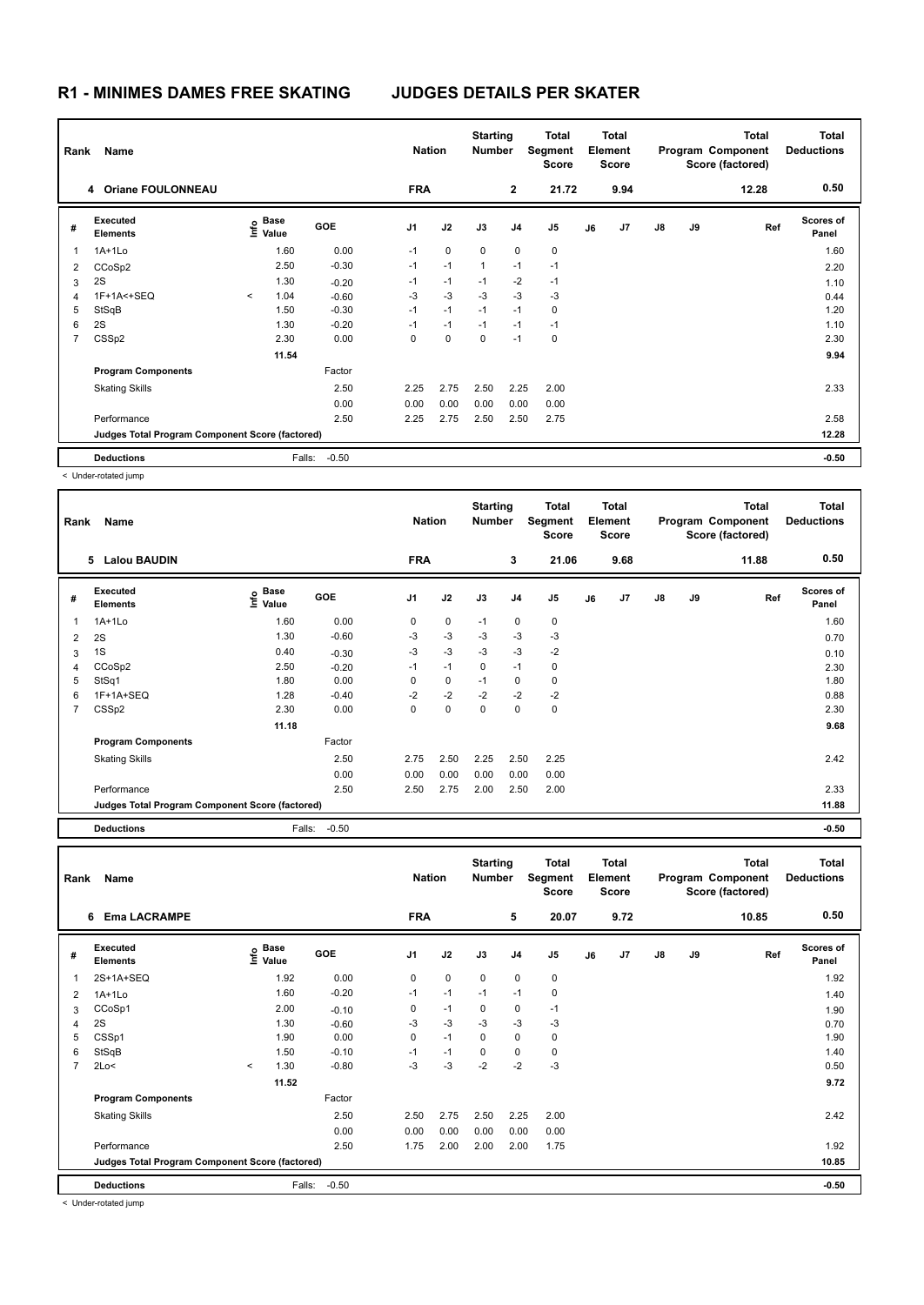| Rank | Name                                            |                   | <b>Nation</b> |             | <b>Starting</b><br>Number |          | <b>Total</b><br>Segment<br><b>Score</b> |       | <b>Total</b><br>Element<br><b>Score</b> |                |               | <b>Total</b><br>Program Component<br>Score (factored) | <b>Total</b><br><b>Deductions</b> |                           |
|------|-------------------------------------------------|-------------------|---------------|-------------|---------------------------|----------|-----------------------------------------|-------|-----------------------------------------|----------------|---------------|-------------------------------------------------------|-----------------------------------|---------------------------|
|      | <b>Colombe CHOUTEAU</b><br>$\overline{7}$       |                   |               | <b>FRA</b>  |                           |          | 6                                       | 19.51 |                                         | 7.43           |               |                                                       | 12.08                             | 0.00                      |
| #    | Executed<br><b>Elements</b>                     | e Base<br>⊑ Value | <b>GOE</b>    | J1          | J2                        | J3       | J <sub>4</sub>                          | J5    | J6                                      | J <sub>7</sub> | $\mathsf{J}8$ | J9                                                    | Ref                               | <b>Scores of</b><br>Panel |
| 1    | SSp1                                            | 1.30              | $-0.20$       | 0           | 0                         | $-1$     | $-2$                                    | $-1$  |                                         |                |               |                                                       |                                   | 1.10                      |
| 2    | 1A                                              | 1.10              | 0.00          | $\mathbf 0$ | $\mathbf 0$               | $\Omega$ | 0                                       | 0     |                                         |                |               |                                                       |                                   | 1.10                      |
| 3    | 1Lz                                             | 0.60              | $-0.10$       | $-1$        | $-1$                      | $-1$     | $-1$                                    | $-1$  |                                         |                |               |                                                       |                                   | 0.50                      |
| 4    | StSqB                                           | 1.50              | $-0.20$       | $-1$        | 0                         | 0        | $-2$                                    | $-1$  |                                         |                |               |                                                       |                                   | 1.30                      |
| 5    | 1A                                              | 1.10              | $-0.07$       | $-1$        | $\mathbf 0$               | $\Omega$ | $-1$                                    | 0     |                                         |                |               |                                                       |                                   | 1.03                      |
| 6    | CCoSpB                                          | 1.70              | $-0.20$       | $-1$        | $\mathbf 0$               | $\Omega$ | $-1$                                    | $-1$  |                                         |                |               |                                                       |                                   | 1.50                      |
|      | $1F+1Lo$                                        | 1.00              | $-0.10$       | $-1$        | $-1$                      | $-1$     | $-1$                                    | $-1$  |                                         |                |               |                                                       |                                   | 0.90                      |
|      |                                                 | 8.30              |               |             |                           |          |                                         |       |                                         |                |               |                                                       |                                   | 7.43                      |
|      | <b>Program Components</b>                       |                   | Factor        |             |                           |          |                                         |       |                                         |                |               |                                                       |                                   |                           |
|      | <b>Skating Skills</b>                           |                   | 2.50          | 2.25        | 2.50                      | 2.50     | 2.00                                    | 2.25  |                                         |                |               |                                                       |                                   | 2.33                      |
|      |                                                 |                   | 0.00          | 0.00        | 0.00                      | 0.00     | 0.00                                    | 0.00  |                                         |                |               |                                                       |                                   |                           |
|      | Performance                                     |                   | 2.50          | 2.25        | 2.75                      | 2.50     | 2.00                                    | 2.75  |                                         |                |               |                                                       |                                   | 2.50                      |
|      | Judges Total Program Component Score (factored) |                   |               |             |                           |          |                                         |       |                                         |                |               |                                                       |                                   | 12.08                     |
|      | <b>Deductions</b>                               |                   |               |             |                           |          |                                         |       |                                         |                |               |                                                       |                                   | 0.00                      |

! Not clear edge

| Rank           | Name                                            | <b>Nation</b>                    |            | <b>Starting</b><br><b>Number</b> |              | Total<br>Segment<br><b>Score</b> |                | <b>Total</b><br>Element<br><b>Score</b> |    |                | <b>Total</b><br>Program Component<br>Score (factored) | <b>Total</b><br><b>Deductions</b> |       |                           |
|----------------|-------------------------------------------------|----------------------------------|------------|----------------------------------|--------------|----------------------------------|----------------|-----------------------------------------|----|----------------|-------------------------------------------------------|-----------------------------------|-------|---------------------------|
|                | <b>Manon FERRE</b><br>8                         |                                  |            | <b>FRA</b>                       |              |                                  | $\mathbf 1$    | 18.70                                   |    | 7.67           |                                                       |                                   | 11.03 | 0.00                      |
| #              | Executed<br><b>Elements</b>                     | <b>Base</b><br>e Base<br>⊆ Value | <b>GOE</b> | J1                               | J2           | J3                               | J <sub>4</sub> | J <sub>5</sub>                          | J6 | J <sub>7</sub> | $\mathsf{J}8$                                         | J9                                | Ref   | <b>Scores of</b><br>Panel |
| 1              | 1A                                              | 1.10                             | 0.00       | 0                                | $\mathbf 0$  | $\mathbf 0$                      | $\mathbf 0$    | $\mathbf 0$                             |    |                |                                                       |                                   |       | 1.10                      |
| $\overline{2}$ | $1F+1Lo$                                        | 1.00                             | 0.00       | 0                                | $\mathbf 0$  | 0                                | 0              | $\pmb{0}$                               |    |                |                                                       |                                   |       | 1.00                      |
| 3              | 1A                                              | 1.10                             | 0.00       | 0                                | 0            | $\mathbf 0$                      | 0              | 0                                       |    |                |                                                       |                                   |       | 1.10                      |
| 4              | StSqB                                           | 1.50                             | $-0.30$    | $-2$                             | $-1$         | $-1$                             | $-1$           | $\mathbf 0$                             |    |                |                                                       |                                   |       | 1.20                      |
| 5              | SSpB                                            | 1.10                             | 0.17       | 0                                | $\mathbf{1}$ | $\mathbf{1}$                     | $-1$           | 0                                       |    |                |                                                       |                                   |       | 1.27                      |
| 6              | $1F+1Lo$                                        | 1.00                             | 0.00       | 0                                | $\mathbf 0$  | $\mathbf 0$                      | 0              | 0                                       |    |                |                                                       |                                   |       | 1.00                      |
| $\overline{7}$ | CoSp1V                                          | 1.30                             | $-0.30$    | $-1$                             | $-1$         | $-1$                             | $-2$           | $-1$                                    |    |                |                                                       |                                   |       | 1.00                      |
|                |                                                 | 8.10                             |            |                                  |              |                                  |                |                                         |    |                |                                                       |                                   |       | 7.67                      |
|                | <b>Program Components</b>                       |                                  | Factor     |                                  |              |                                  |                |                                         |    |                |                                                       |                                   |       |                           |
|                | <b>Skating Skills</b>                           |                                  | 2.50       | 2.50                             | 2.50         | 2.25                             | 2.25           | 2.25                                    |    |                |                                                       |                                   |       | 2.33                      |
|                |                                                 |                                  | 0.00       | 0.00                             | 0.00         | 0.00                             | 0.00           | 0.00                                    |    |                |                                                       |                                   |       |                           |
|                | Performance                                     |                                  | 2.50       | 2.50                             | 2.00         | 1.75                             | 2.00           | 2.25                                    |    |                |                                                       |                                   |       | 2.08                      |
|                | Judges Total Program Component Score (factored) |                                  |            |                                  |              |                                  |                |                                         |    |                |                                                       |                                   |       | 11.03                     |
|                | <b>Deductions</b>                               |                                  |            |                                  |              |                                  |                |                                         |    |                |                                                       |                                   |       | 0.00                      |

| Rank           | Name                                            | <b>Nation</b>                               |         | <b>Starting</b><br><b>Number</b> |             | Total<br>Segment<br><b>Score</b> |                | Total<br>Element<br><b>Score</b> |    |      | <b>Total</b><br>Program Component<br>Score (factored) | Total<br><b>Deductions</b> |       |                           |
|----------------|-------------------------------------------------|---------------------------------------------|---------|----------------------------------|-------------|----------------------------------|----------------|----------------------------------|----|------|-------------------------------------------------------|----------------------------|-------|---------------------------|
|                | <b>Elise GENITEAU</b><br>9                      |                                             |         | <b>FRA</b>                       |             |                                  | 7              | 15.93                            |    | 6.70 |                                                       |                            | 10.23 | 1.00                      |
| #              | Executed<br><b>Elements</b>                     | <b>Base</b><br>e <sup>Base</sup><br>⊆ Value | GOE     | J <sub>1</sub>                   | J2          | J3                               | J <sub>4</sub> | J <sub>5</sub>                   | J6 | J7   | $\mathsf{J}8$                                         | J9                         | Ref   | <b>Scores of</b><br>Panel |
| $\overline{1}$ | 2S                                              | 1.30                                        | $-0.20$ | $-1$                             | $-1$        | $-1$                             | $-1$           | $-1$                             |    |      |                                                       |                            |       | 1.10                      |
| 2              | CCoSpBV                                         | 1.50                                        | 0.00    | 0                                | $\mathbf 0$ | 0                                | $\overline{1}$ | 0                                |    |      |                                                       |                            |       | 1.50                      |
| 3              | S                                               | 0.00                                        | 0.00    | $\overline{\phantom{0}}$         | ٠           |                                  |                | $\overline{\phantom{a}}$         |    |      |                                                       |                            |       | 0.00                      |
| 4              | 1A                                              | 1.10                                        | 0.00    | 0                                | $\pmb{0}$   | 0                                | 0              | 0                                |    |      |                                                       |                            |       | 1.10                      |
| 5              | SSp2                                            | 1.60                                        | $-0.90$ | -3                               | $-3$        | $-3$                             | $-3$           | -3                               |    |      |                                                       |                            |       | 0.70                      |
| 6              | StSqB                                           | 1.50                                        | $-0.30$ | $-1$                             | $-1$        | $-1$                             | $-1$           | 0                                |    |      |                                                       |                            |       | 1.20                      |
| $\overline{7}$ | 1A                                              | 1.10                                        | 0.00    | $\Omega$                         | $\mathbf 0$ | $\mathbf 0$                      | 0              | $\pmb{0}$                        |    |      |                                                       |                            |       | 1.10                      |
|                |                                                 | 8.10                                        |         |                                  |             |                                  |                |                                  |    |      |                                                       |                            |       | 6.70                      |
|                | <b>Program Components</b>                       |                                             | Factor  |                                  |             |                                  |                |                                  |    |      |                                                       |                            |       |                           |
|                | <b>Skating Skills</b>                           |                                             | 2.50    | 2.25                             | 2.50        | 2.00                             | 2.25           | 1.75                             |    |      |                                                       |                            |       | 2.17                      |
|                |                                                 |                                             | 0.00    | 0.00                             | 0.00        | 0.00                             | 0.00           | 0.00                             |    |      |                                                       |                            |       |                           |
|                | Performance                                     |                                             | 2.50    | 2.00                             | 1.75        | 1.50                             | 2.00           | 2.00                             |    |      |                                                       |                            |       | 1.92                      |
|                | Judges Total Program Component Score (factored) |                                             |         |                                  |             |                                  |                |                                  |    |      |                                                       |                            |       | 10.23                     |
|                | <b>Deductions</b>                               | Falls:                                      | $-1.00$ |                                  |             |                                  |                |                                  |    |      |                                                       |                            |       | $-1.00$                   |